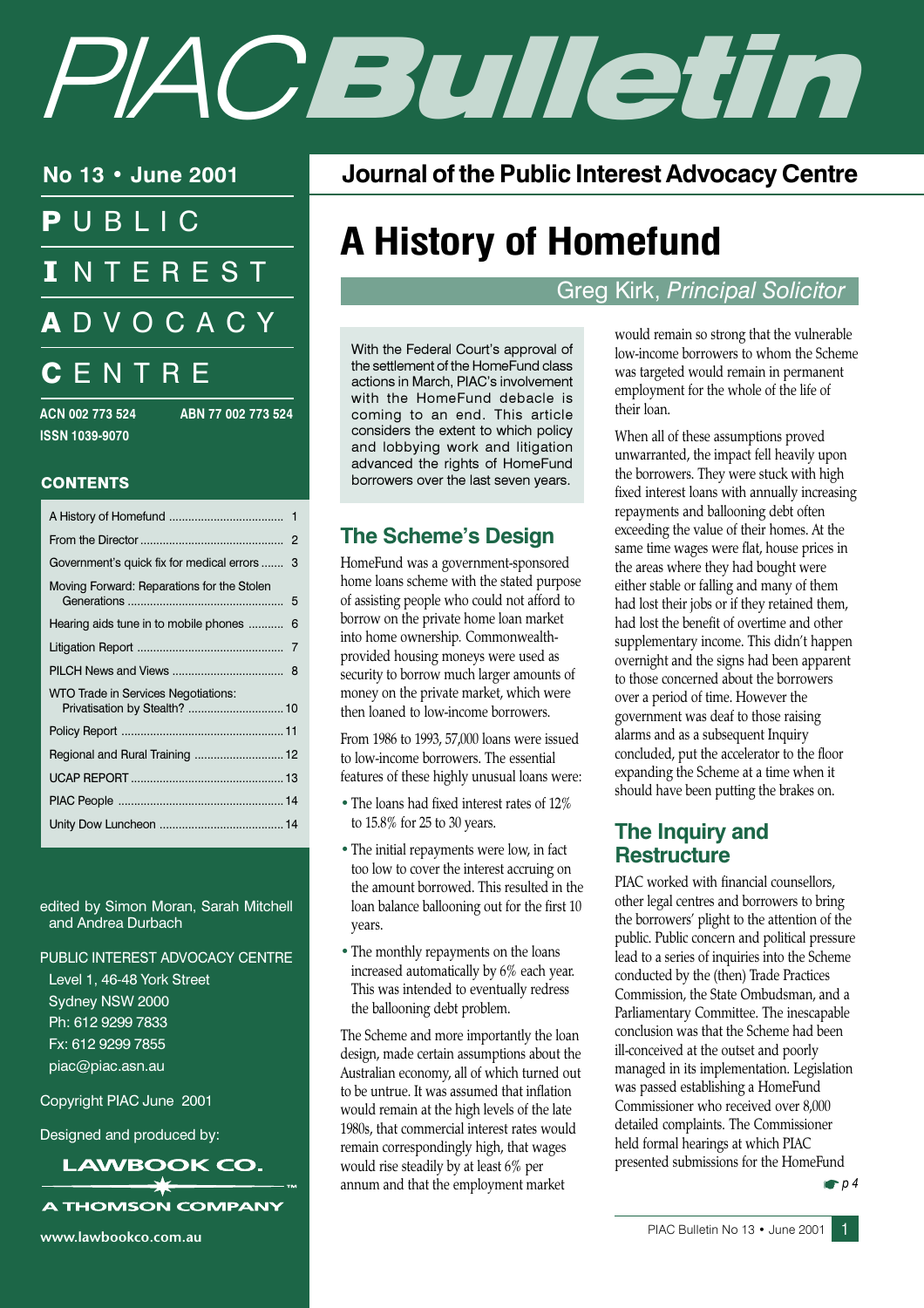## **From the Director**

As governments of the world prepare for a major United Nations Conference against Racism, Racial Discrimination, Xenophobia and Related Intolerance, to take place in Durban, South Africa from 31 August to 7 September this year, HREOC Social Justice Commissioner and Acting Race Discrimination Commissioner, Dr Bill **Ionas AM** told a National Summit on Racism held in Canberra in May, that the Australian Government's programme of preparation was deficient:

"The efforts of our national government in the lead up to the World Conference can only be described as extremely poor. ... (t)here has been very little effort made to either raise the profile of the World Conference in Australia, to take any steps towards engaging in a thorough and frank discussion about our race relations record, or to contribute internationally to the World Conference."

As refugees seeking comfort from brutal regimes are incarcerated and suffer further assault, as our Federal government maintains its refusal to apologise to the Stolen Generation and dismisses the very existence of their history and experience, as the far Right nutures racist sentiments, as synagogues are desecrated and complaints of racist behaviour are brought against the police, the notion of Australia as a tolerant and egalitarian society, happily linking arms to celebrate Harmony Day festivals, seems less and less authentic.

The lack of effort by the Australian government in preparing for the UN Conference is perhaps consistent with what Dr Jonas described as a "demonstrable lack of commitment (of the Australian government) to combating racism". It connotes one of two things: at

best, massive denial of the existence of racism in a society which fears facing up to "the demons which haunt its past" and promise to eat away at our future; or, at worst, the condoning by our leaders of racist attitudes and behaviour

I was filled with a mixture of shame and regret as I listened to the UN Special Rapporteur on Racism, Professor Maurice Glele-Ahanhanzo, address the Summit and speak of the Australian government's breach of our Racial Discrimination Act with its enactment of regressive amendments to the Native Title Act, of the racist underpinnings of mandatory sentencing laws, of the absence of reparations for the Stolen Generation. Shame at the decline of Australia's standing in the world on matters of human rights and respect. Regret that our current leaders have failed to use this important world event as an opportunity to engage with its citizens about their experience of racism and how best to combat its persistent growth.

Instead, our government has chosen to pay the UN World Conference on Racism scant attention, refusing to recognise, as

#### Andrea Durbach, Director

former Prime Minister Paul Keating urged in his Redfern speech in 1992, that we have and continue to practice "discrimination and exclusion." The failure to embrace this "act of recognition", "to imagine these things being done to us" and to speak out loudly with the world in its attempts to stop those who profit from prejudice, "degrades us all".

HREOC's National Summit brought together NGOs concerned with racism to present their views and perspectives about the current state of racism in Australia today. HREOC is also seeking submissions on a discussion paper is has drafted and distributed, Combating Racism in Australia, which addresses the five maior themes on racism which the UN Conference will consider. HREOC will present views and recommendations from the Summit and responses to the discussion paper to the Australian Government prior to the World Conference. Information on how to participate in HREOC's consultation process is available from the Commission's World Conference website www.humanrights.gov.au/ worldconference.



PIAC's Homefund Team: (L-R) Greg Kirk, Melissa Franklin, John Basten QC, Sylvia Winters.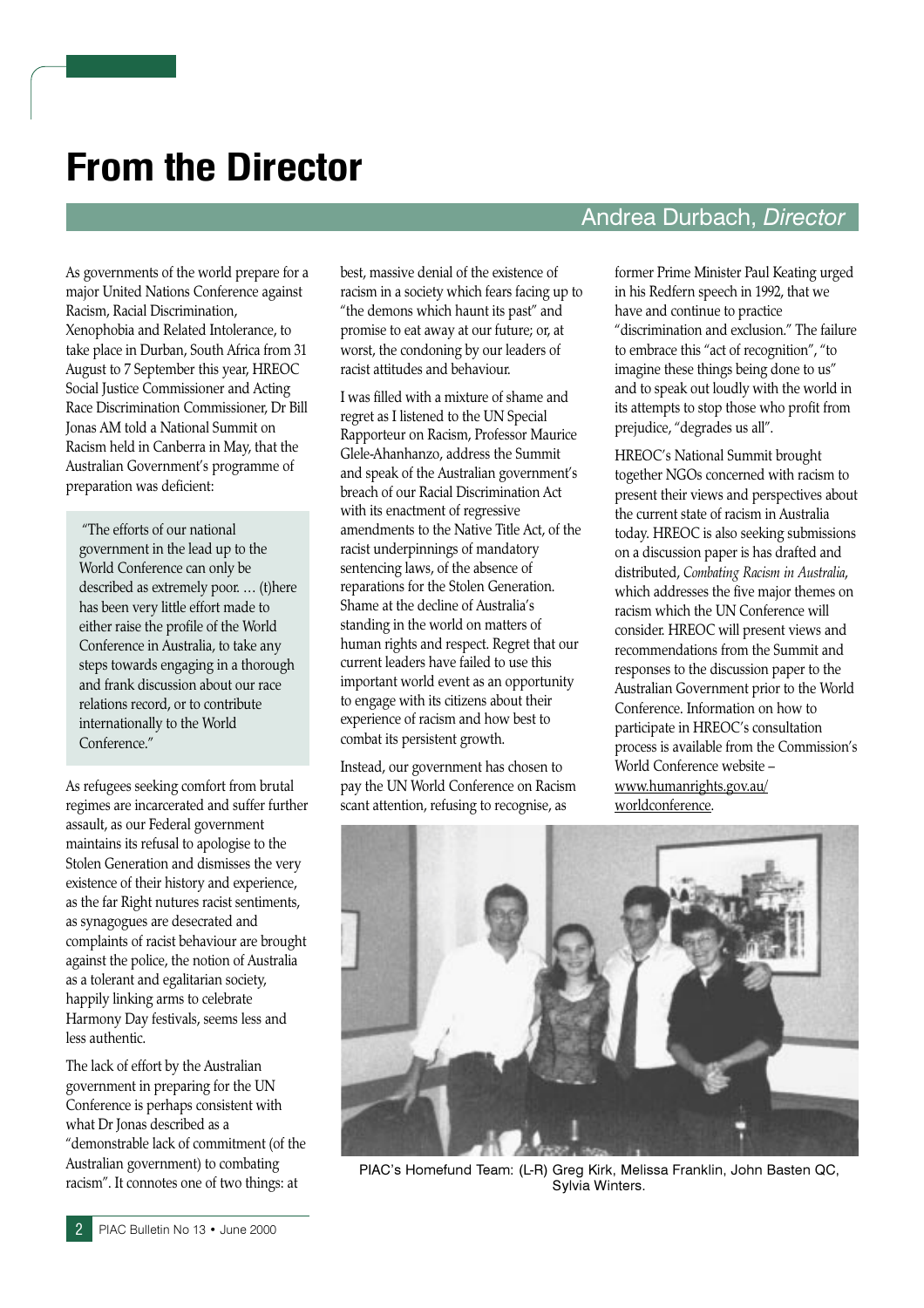## **Government's quick fix for medical errors**

#### Amanda Cornwall and Jim Wellsmore, Policy Officers

A concerted campaign by insurers' and doctors' groups has resulted in the NSW Government announcing plans to restrict the amount people can claim for negligent medical errors. The campaign followed a significant rise in premiums for indemnity insurance for doctors last November. The rise was blamed on a blow out in medical negligence claims, a claim that has never been substantiated by publicly available data. One of the areas hardest hit by the rise in premiums is rural gynaecology, where doctors responded by withdrawing their services in public hospitals. As a result the Government was under overwhelming pressure to be seen to respond to doctors' demands.

People with catastrophic, long term injuries will be hardest hit by the Government's proposed reforms. PIAC has criticised this aspect of the reforms because it shifts costs from insurers to injured patients and their families.

PIAC has applauded other aspects of the reform package, particularly the requirement that insurers provide data on trends in claims and notifications of errors. PIAC also supports the requirement that professional indemnity insurance become compulsory for doctors and the power for Government to regulate professional indemnity cover.

PIAC has campaigned for many years for detailed information to be made publicly available about medical negligence claims and the causes of increases in the cost of medical indemnity insurance. One of the big questions about the causes of increases in premiums is the ability of the major insurers to manage the funds. This is reflected in the AMA's call for an independent audit of United Medical Protection last year.

The need for publicly available data to inform public policy responses in this area was highlighted in the Commonwealth

Government's Professional Indemnity Review in 1995. A major finding of the Review was that comparatively few medical errors resulted in legal claims by patients. NSW Health and the Attorney-General's Department convened committees of review in 1996 and 1999 in light of the Review's recommendations for tort law reform

To promote a more informed debate on the Government's strategy, PIAC convened a public forum on Patient Perspectives on Medical Error in March 2001. The forum was addressed by the Minister for Health, the Hon. Craig Knowles, Health Care Complaints Commissioner, Amanda Adrian, Lorraine Long of Medical Error Action Group, Merryl Green of Maternity Alliance and Amanda Cornwall of PIAC. Consumers gave strong and sometimes moving accounts of their experiences of medical error, their attempts to find out what went wrong, the pain of litigation and what they want to ensure that errors are prevented.

The forum was attended by nearly 100 people, many of whom expressed frustration at the Minister's promise to listen to consumer views when decisions had already been made. The Government invited PIAC and Maternity Alliance to join a reference group to "fine tune" the reform package in late March. The reference group continues to meet during May and June to discuss regulations and other measures to implement the reforms.

The Government plans to have the legislation to implement the reforms, the Health Care Liability Bill, passed during the current session of Parliament. However, the HIH collapse threatens to seriously undermine the effectiveness of the Bill. Already the main medical indemnity insurers have announced that the HIH collapse will cause a rise in premiums for medical indemnity insurance this year regardless of the government's reforms.

Papers from the Patient Perspectives forum and a report from the consumers on the reference group are available from PIAC.



Acknowledgement: The Australian Health Consumer No. 2, 2001.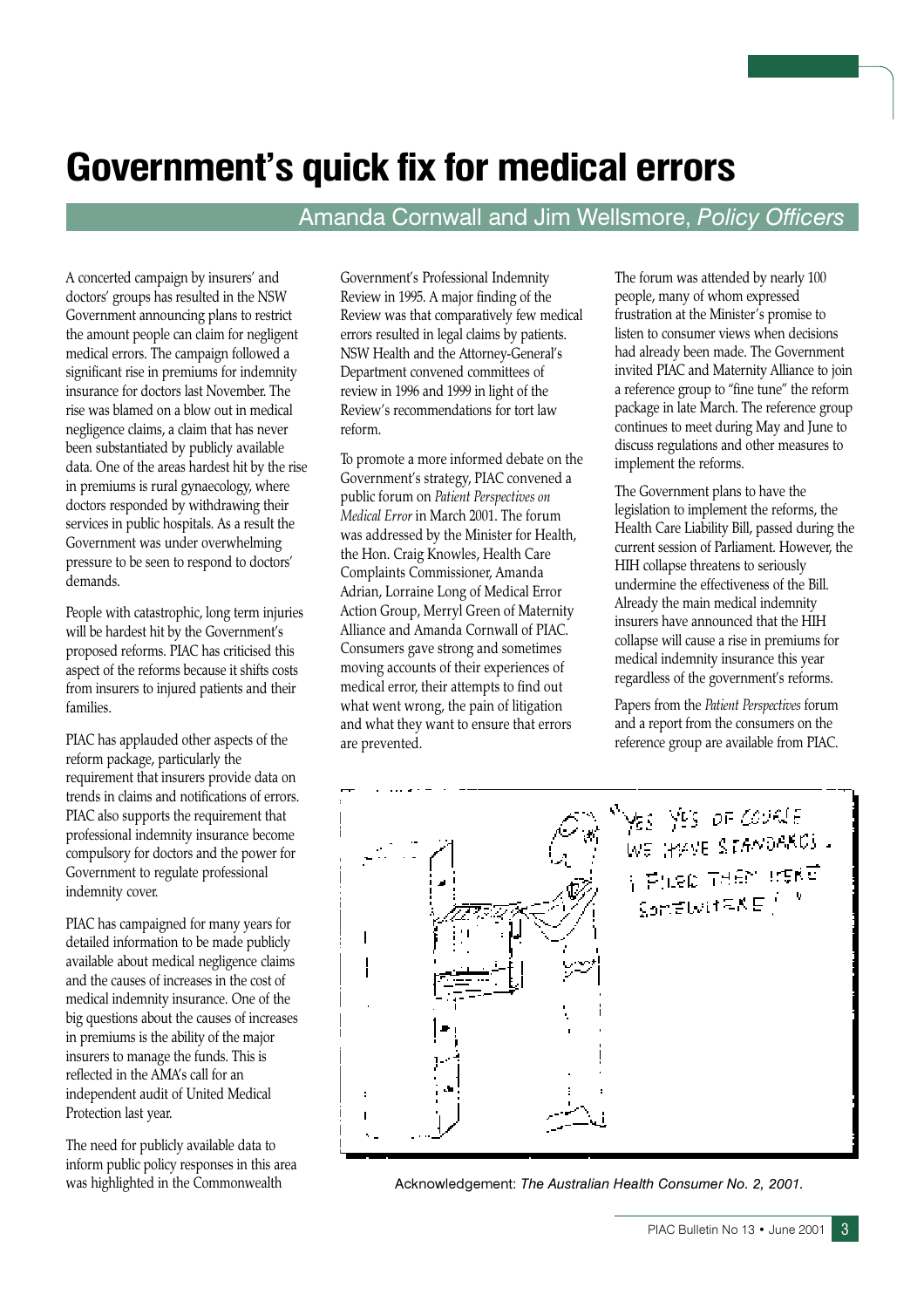### **A History of Homefund**

continued from p 1

Action Group. The Commissioner recommended a global solution. The government pushed through legislation on Christmas Eve 1993 which restructured the Scheme. This fell well short of meeting borrowers' needs and, most insidiously, took away borrowers' rights to sue for breaches of consumer protection and other laws in relation to the way the loans had been sold to them. As the politicians and beauracrats responsible moved gracefully on to new career challenges and rewards, the borrowers themselves were left stranded

#### **The Litigation**

The statutory removal of borrowers' common law and legislative rights stood firmly in the path of a legal solution to borrowers' problems. To avoid this, litigation was commenced in the Federal Court seeking to rely on the Trade Practices Act. In 1994 two representative actions were commenced, the first by private solicitor Peter Breen for approximately 600 named borrowers and the second by PIAC, with a grant of legal aid, for the balance of the 57,000 borrowers who had suffered loss or damage. Within a few months PIAC had the carriage of both matters. The State together with each of the private joint venturers involved in the implementation of the Scheme were named as defendants

The central claims under the Trade Practices Act were that the loan product was so unusual and so dangerous that it was unconscionable to sell it to low-income borrowers who had little or no financial experience, and that both the written promotional material and the oral statements made to many borrowers, were misleading and deceptive. Central to the claims of misleading and deceptive conduct was a promise made to many borrowers that they would never have to pay more than 27% of their income in repaying their loan. Whilst for some this was contractually true, borrowers were not advised that if their income was not sufficiently high the 27% repayments would result in their debt ballooning endlessly into millions of dollars.

The preliminary questions of whether the State, when acting through a government department, is bound by the consumer protection provisions of the Trade Practices Act and, if it is not, whether its private partners in the Scheme were bound, were referred to the Full Court of the Federal Court. The Full Court determined that the State is not bound and to the extent that the private partners were merely agents of the State, they too were not bound. On appeal, the High Court confirmed that the State was not bound by the Trade Practices Act but found that whether the State's private partners in the Scheme got the benefit of that "immunity" could not be determined in the absence of a full hearing.

With the limits placed on the action by the decision of the High Court, the prospect of a very lengthy hearing to determine the liability, if any, of the non-State defendants, concerns about costs orders and fears that the representative action might founder on the differing individual circumstances of borrowers, negotiations were commenced. A settlement proposal was developed and notified to borrowers by letter and notices published in the major newspapers. The settlement was approved by the Federal Court on 19 March 2001 and took effect on 2 April 2001.

The main beneficiaries are the 3.700 borrowers who still have HomeFund loans. Those loans have fixed contractual interest rates as high as 15.8%. Subject to discretionary government concessions borrowers were still liable to pay those high rates. Under the settlement those 3.700 become entitled to reduced interest rates which, whilst remaining marginally above commercial rates, will be dramatically less than their contract rate. In addition borrowers who have had their homes sold up but still owe money on their loan due to the ballooning nature of the loan will have that debt waived and their credit record amended. They number 2,300 and owe over \$75 million.

Tremendous commitments of energy and resources were put into the HomeFund problem by PIAC, the Legal Aid Commission, barristers, primarily John Basten SC and Sylvia Winters, and countless other CLC lawyers and financial

counsellors. Whilst the Commission of Inquiry and Restructuring Act, the result of their policy efforts, and the settlement, the result of the HomeFund litigation all fall short of providing true justice, they have improved the lot of many thousands of borrowers and made it far less likely that a State government will again so cavalierly gamble with the financial position of the vulnerable in the community. Whilst the position of borrowers was greatly advanced the history is demonstrative of the limitations of the various methods used to solve the crisis. Taking each in turn:

- The political system failed the borrowers because it sought a quick fix to the crisis at the least possible cost and failed to respect their accrued legal rights. Whilst there was much support from many politicians, the fact that both major parties were implicated in the debacle, the ALP as original designer and the Liberal coalition as the implementer and expander of the scheme, reduced the political pressure that could be brought to bear on either side. In addition, the Independents, whose eventual support was pivotal in the passage of the Restructuring Act, were never well enough resourced to analyse the situation independent of the persuasions of the executive government;
- The media, whilst a major vehicle for sounding the alarm, could not sustain interest in such long-running litigation nor analyse it in sufficient depth to get beyond the most extreme claims in order to perceive the long running injustice many borrowers faced;
- The legal system, hamstrung by the removal of borrowers' rights under State law, was too slow and inefficient a means to deal with problem. The case was tied up with preliminary issues, with long waits for judgments and delayed appeals, whilst all the time borrowers were having to meet their monthly repayments.
- The true cost to borrowers, in financial terms, and also in relationship breakdown, health and related problems under the crushing burden of debt, together with the flow on costs to the community, were never addressed or accounted for.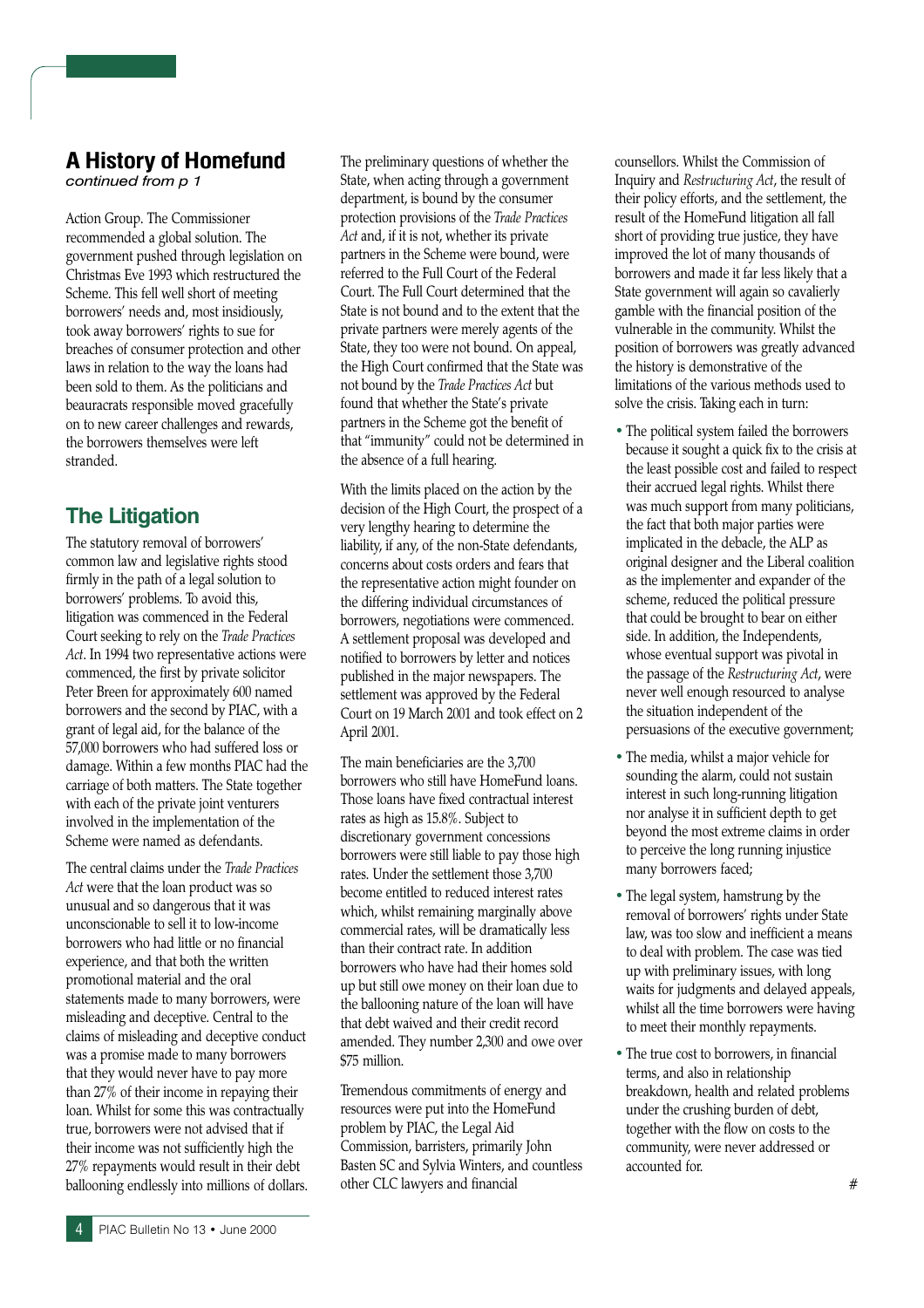## **Moving Forward: Reparations for the Stolen Generations**

#### Andrea Durbach, Director and Alexis Goodstone, Solicitor

The majority report of the Senate Inquiry into the Stolen Generations, tabled in November last year, recommended the establishment of a Reparations Tribunal and that "the model put forward by PIAC be used as a general template for the recommended tribunal". During April and May, PIAC undertook a national consultation project to determine the views of indigenous people on the PIAC proposal for a Reparations Tribunal.

Importantly, the consultation project, Moving Forward, which will culminate in a conference to be held on 15 and 16 August in Sydney, is about progressing the issue of reparations for the Stolen Generations towards an effective outcome. A joint initiative of PIAC, the National Sorry Day Committee and ATSIC, the project was based on the premise that those affected by past forcible removal policies, should be directly involved in the design and delivery of measures of redress.

The proposed Reparations Tribunal has been developed as an alternative to the current litigation as a means of securing redress. Based on legislation that acknowledges the legal wrongs of forcible removal policy, it would focus on delivering reparations measures such as acknowledgment and apology, guarantees against repetition, measures of restitution and rehabilitation, and monetary compensation. The proposal is outlined in an issues paper, Moving Forward -Achieving Reparations, which has been

distributed widely through Aboriginal organisations.

#### **What indigenous people** want

Focus group meetings were held in various locations including Sydney, Bathurst, Melbourne, the Sunshine Coast, Adelaide, Broome, Hobart, Alice Springs and Darwin. These were organised and facilitated with the help of local ATSIC offices and Stolen Generations organisations.

The meetings and submissions received in response to the issues paper highlighted key features:

- the desire for acknowledgment and an apology;
- financial assistance to deal with activities such as family reunions, counselling, and meeting sites and places of significance designated for stolen generations people;
- the depth of pain and suffering can never be adequately compensated;
- "talkfests" about the issue need to end and urgent action is required; and
- local initiatives and solutions are essential.

The consultation project has been funded by The Myer Foundation, Rio Tinto Aboriginal Trust and the Reichstein Foundation. Copies of the issues paper, Moving Forward, are available at www.atsic.gov.au and www.journeyofhealing.com.



#### **Moving Forward** conference

Moving Forward: A two day conference on Reparations for the Stolen Generation, will be held at the University of New South Wales on 15 and 16 August 2001. The conference, to be hosted by PIAC, ATSIC and HREOC, aims to facilitate public debate about ways to provide reparations for the stolen generations. A central feature of the conference will be the presentation of a report and model for reparations developed during the course of the Moving Forward consultation project.

The conference will involve a mixture of presentations, panel discussions, and workshops. It will address topics such as:

- the adequacy of government measures so far to meet the needs of those affected by forcible removal:
- international law and models for dealing with reparations for violations of human rights: and
- reparations as a precursor to reconciliation.

In addition to Australian speakers from Government and the Opposition, ATSIC, HREOC, industry, the churches, the National Sorry Day Committee and Reconciliation Australia, the conference will feature international speakers including the Chief Judge of the New Zealand Waitangi Tribunal, George Williams, President of the Canadian Aboriginal Healing Foundation and a Commissioner from the South African Truth and Reconciliation Commission.

Each afternoon of the conference will be dedicated to facilitated workshops where speakers and delegates will consider a model for the delivery of reparations and strategies for implementation. Outcomes and recommendations from these workshops will be presented to the Government.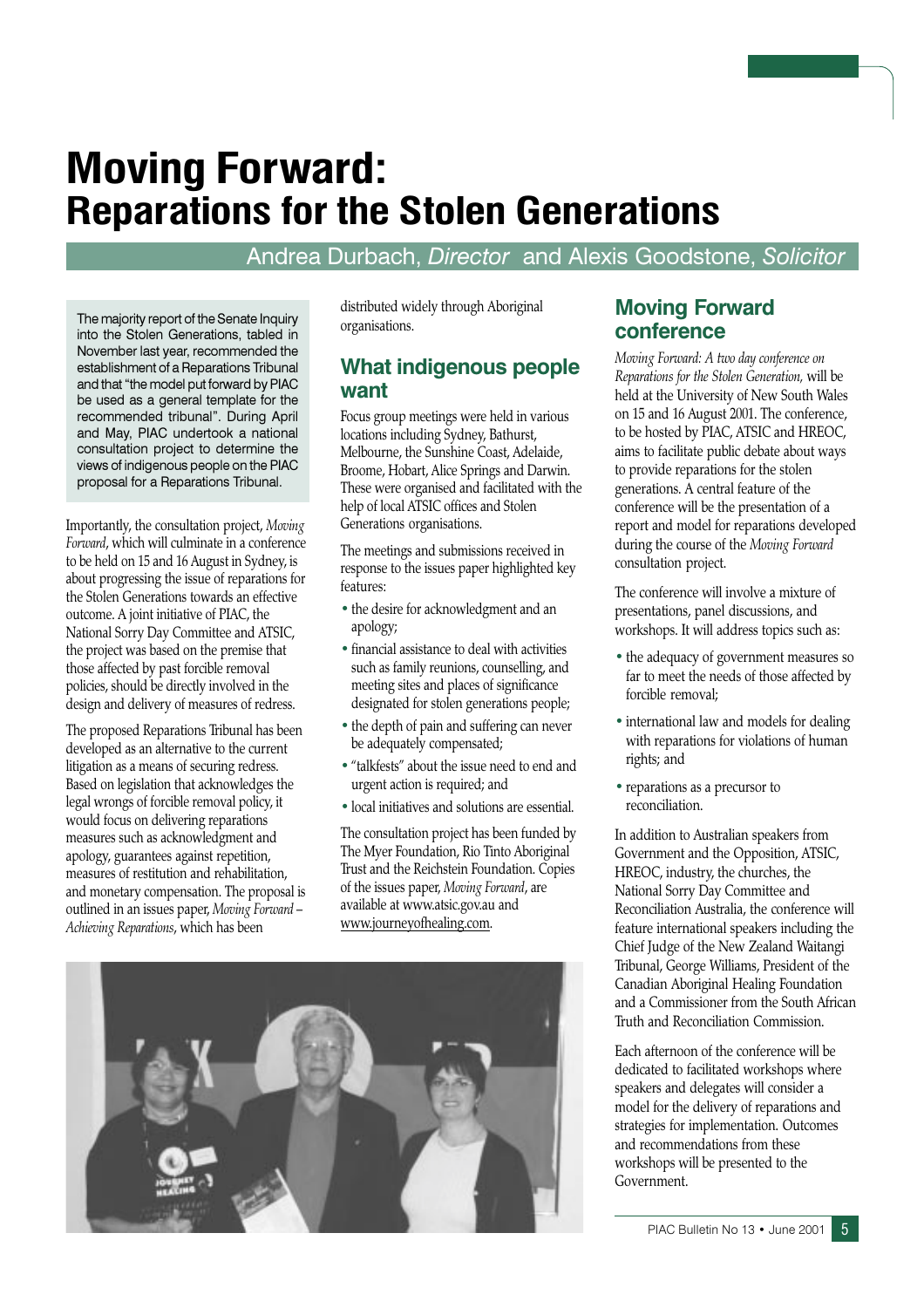## Hearing aids tune in to mobile phones

In recent years, PIAC has worked with both disability organisations and people with disabilities and has developed a strong commitment to advancing and protecting the rights of people with intellectual and physical disabilities. Disability discrimination casework now features significantly in our strategic plan and practice.

In July 1999, PIAC was asked to represent three hearing impaired people who sought to achieve equal access to mobile phone networks. Following a successful conciliation facilitated by the Human Rights and Equal Opportunity Commission (HREOC), Telstra, Optus and Vodafone have:

- launched schemes to accommodate the needs of people with hearing impairments;
- · published information brochures for consumers with hearing impairments; and
- have undertaken to fund a seminar to examine and debate the accessibility of hearing aids with current and emerging mobile phone technologies.

#### The basis for the claim of discrimination

Many hearing aid users can not access digital mobile phones due to electromagnetic interference between their hearing aid and the mobile phone. They have experienced accessibility problems since the closure of the largely accessible analogue network. The new CDMA network provides an accessible option for many hearing aid users, however public information about the accessibility of CDMA has not been widely available until recently.

PIAC lodged a representative complaint under the Disability Discrimination Act with HREOC. The complaint was made on behalf of the three individuals and Australian residents with hearing disabilities who are unable to use, or experience difficulties with, the digital mobile network because of electromagnetic interference with their hearing aids. The complaint was made against, amongst others, Telstra, Optus and Vodafone.

#### **Public Inquiry**

HREOC conducted a public inquiry into the issues raised by the complaint. The public inquiry process is used where sensitive or personal information is not involved, and where the issue requires broad policy change. Details of the inquiry are available on HREOC's website at www.humanrights.gov.au/ disability rights.

#### **The Settlement Package**

After the public inquiry, PIAC and its clients entered into negotiations with the mobile phone companies, with the assistance of HREOC as conciliator, to explore the terms on which the complaint might be resolved. A settlement was reached comprising three key elements.

#### 1. Schemes to facilitate access

The schemes offer free or reduced cost accessories to facilitate access to the digital mobile network, or the opportunity to swap to the CDMA technology in some circumstances where applicants can satisfy various criteria. Customers should contact their particular network to obtain details. Dedicated phone numbers can be obtained from  $PIAC$ 

#### Alexis Goodstone, Solicitor

This aspect of the settlement addresses the need for hearing aid users who experience interference between their mobile phone and their hearing aid to be able to properly access those phones (through accessories or an exchange to a more suitable CDMA phone). There was a significant lack of adequate information for hearing aid users about alternative mobile phone services following the closure of the analogue network, and the schemes aim to ensure that any unsuitable purchases made during that time can be rectified.

#### 2. Brochures

Brochures with information for hearing aid users about the accessibility of the mobile telephone network are being produced by Optus and Vodafone, and will be available in stores soon. Telstra has revised its existing brochure and taken steps to ensure that it will be more widely available and easier to access.

The brochures will address the urgent need for accurate and up-to-date information and advice to be provided to hearing aid users in order to make informed decisions when purchasing a mobile phone. The brochures include information about the pros and cons of digital and CDMA technology for people with hearing aids.

#### 3. Seminar

Telstra, Optus and Vodafone also agreed to fund a free Information and Demonstration Day on Mobile Phones for the Hearing Impaired. Co-hosted by HREOC and the Deafness Council of NSW, the seminar was held on 2 June at the Australian Hearing Theatre. For more information about the seminar outcomes contact Peter Kerley on Tel/TTY: 9713 9903.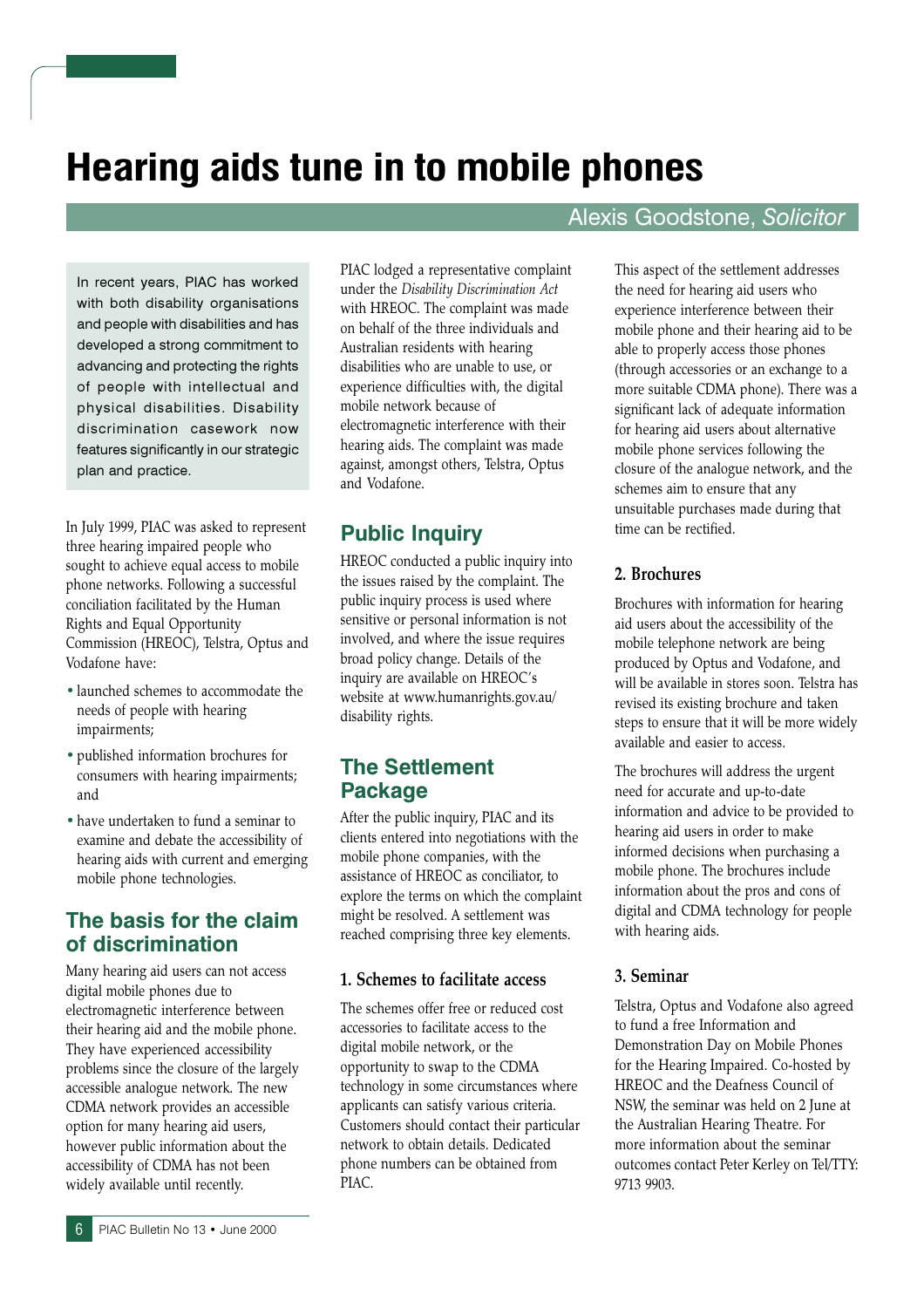## **Litigation Report**

#### **Greg Kirk, Principal Solicitor**

#### **Gambling first in the Court of Appeal**

The claim of our client. Mr Chris Revnolds. against Katoomba RSL Club, for losses resulting from his compulsive gambling, reached the NSW Court of Appeal in May. The first such case to go on appeal anywhere in the world, it takes place against a background of increasing community alarm about the manner in which gambling services are provided to vulnerable consumers. The club cashed personal, business and third party cheques for Mr Reynolds enabling him to gamble well beyond his means. Mr Reynolds claims that Katoomba RSL breached its duty of care to him to responsibly provide gaming services and exploited his vulnerability by assisting him with funds to gamble when the Club knew his gambling was compulsive and beyond his means.

PIAC is examining a similar case involving a major Sydney leagues club and much larger amounts of money. We are also considering an amicus curiae intervention on behalf of concerned community organisations in one of a number of current cases where a local council's efforts to limit the number of new poker machines in its area is being challenged.

#### **Disability Issues**

PIAC, having undertaken a series of cases highlighting disability discrimination in school enrolment processes, has now had success in a claim concerning the treatment of a child once attending a school. The Federal Magistrates' Court found that the NSW Department of Education had unlawfully discriminated against primary school student, Stephanie Travers. Stephanie claimed that she was denied access to a disabled toilet at Paramatta West Public School and that this caused her embarrassment and distress. Stephanie has spina bifida, which results in her suffering bowel and bladder incontinence. Federal Magistrate Raphael found that it would have been reasonable for Stephanie to have

been given a key to the disabled toilet. He found that whilst the school had no intention of discriminating against Stephanie, the fact that they required her to utilise a toilet which was not accessible, amounted to unlawful discrimination.

School-related claims of disability discrimination are a current focus of concern amongst parents and within the community. PIAC continues to receive more enquiries for assistance than it can manage. Another recent case we undertook was resolved through mediation. Whilst litigation can highlight the issue and create incentives for good practice, it is not the solution. Efforts must continue at the administrative level to ensure that children with disabilities are given every possible opportunity.

#### **Institutional Care**

Those held in insitutions, whether due to their physical or mental condition, immigration status or past conduct, are amongst the most vulnerable in the community. PIAC is currently involved in a diverse range of cases in which it is contended that the duty of care to such people has been breached.

We have commenced proceedings on behalf of a Somali woman seeking damages for assault and negligence arising from events which took place whilst she was being held in the Villawood Detention Centre. The claim is against the Commonwealth and Australasian Correctional Management. Our client, already traumatised by her experiences in war-torn Somalia, was hospitalised as a result of her treatment.

Other matters include ongoing investigation of treatment of residents in the Lachlan Centre, and potential claims against the Department of Corrective Services as a result of a rape in prison and a death in custody. In the latter cases, there is evidence that officers were aware of the risk to the inmates involved but failed to take appropriate measures to protect them. PIAC

is also examining the rights of what appear to be many, mostly Vietnamese, permanent residents who though they have served their sentences following criminal convictions, remain languishing in prison because they are subject to deportation orders that the government is unable to implement. Some have been held in prison for up to two years on this basis.

Finally, our efforts with the peak organisation, People with Disabilities, to ensure that State-funded institutions comply with the Disability Services Act, received a setback when the Administrative Decisions Tribunal recently determined that the decision to fund the institutions involved is not reviewable. We are currently examining the prospects of seeking a review of the Minister's approval of the transition plans for the institutions involved.

#### **Litigation Planning Day**

The litigation team took a morning away from the office on 4 June to consider future plans and strategies. It was a very successful meeting and made some practice and procedural decisions as well as developing some new target areas for PIAC's legal work. Key issue and decisions were:

- Review of advice recording and file keeping systems arising from Professional Indemnity Insurance Cross Check results.
- Plans for increased focus on the evaluation of the legal service and of the merits of particular completed cases.
- Plans for promotional visits partly allied with the investigation of new target areas but also to taditional constituents.
- New target areas for initial research, investigation and networking; Homeless people

Accommodation for older people

- Treatment of refugees in detention
- Police and public order issues, particularly as they affect Aboriginal people.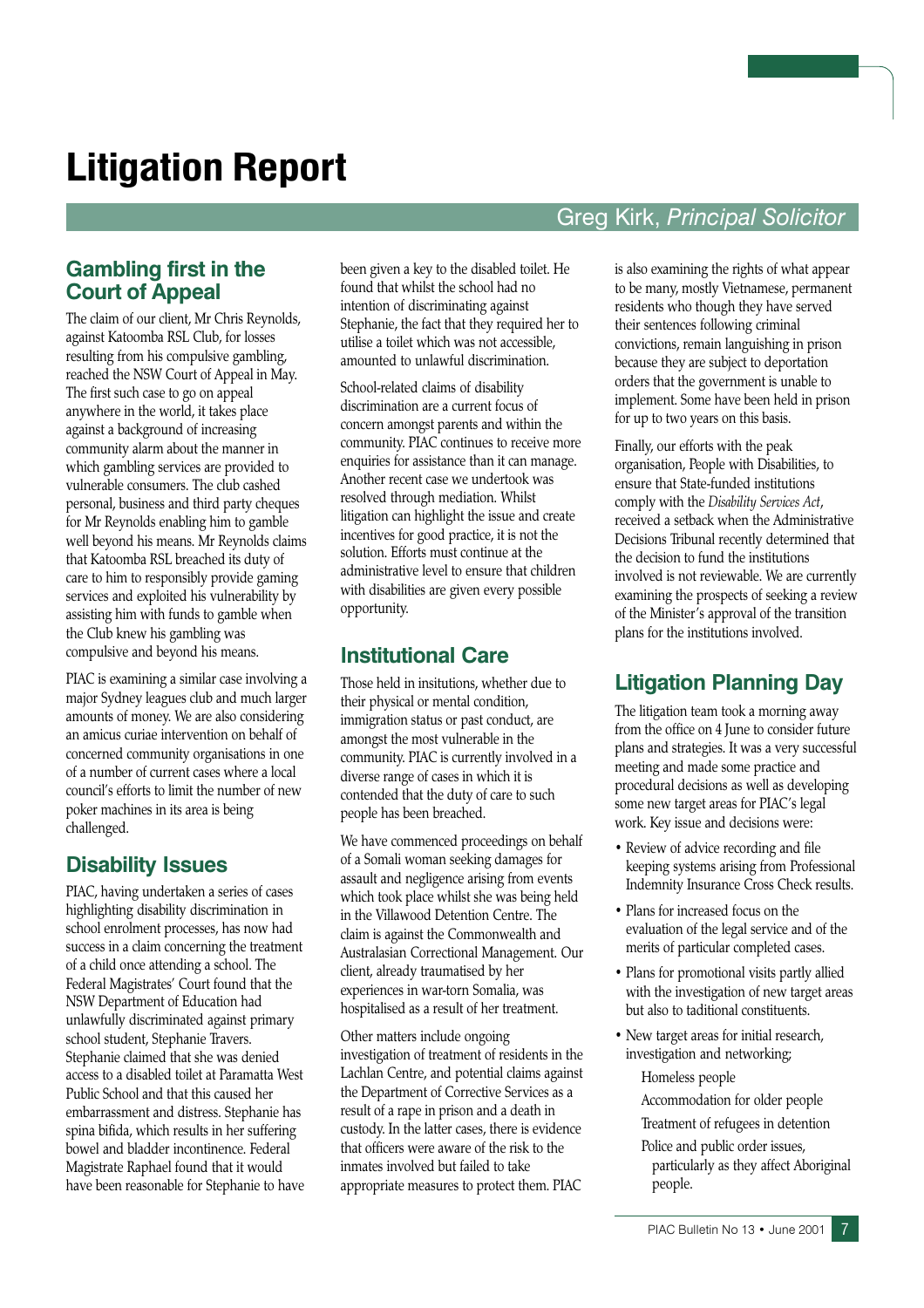## **PILCH News and Views**

#### Kathleen Searles, PILCH Secondee Solicitor

#### **PILCH external review**

Given various developments over the years in relation to the delivery of pro bono services - the NSW Law Foundation Review and Report, the Federal Attorney General's National Conference on Pro Bono and the establishment of the National Pro Bono Taskforce, the Law Council of Australia's Working Group on Pro Bono, the recent NSW Law Society Discussion Paper on Pro Bono service delivery and individual firm initiatives - it is perhaps timely and appropriate that the Clearing House and its role and future directions be evaluated and considered.

PILCH was last evaluated as part of an overall review of PIAC in 1996. PILCH itself, however, has not been separately reviewed since its establishment in 1992. PILCH has now set in train arrangements for a review to be undertaken by external consultants. The terms of reference for the review, approved by the PILCH Board, include an assessment of the aims and objectives of PILCH and the extent to which these have been met; the capacity of PILCH to identify, target and contribute towards addressing unmet legal needs; the ongoing appropriateness and viability of PILCH's eligibility criteria; the capacity of PILCH to engage in policy, project work and community education and whether it is appropriate for PILCH to undertake such activities; and membership, management and resourcing issues.

#### **Tax Seminar for Non-Profit Organisations**

In recent months, with a barrage of changes to tax laws and reforms to corporations law, PILCH has received numerous request for assistance and advice from member lawyers. PILCH member firm Allen Allen & Hemsley agreed to host and present a seminar for non-profit organisations, focusing on the new tax system and issues of governance for non-profit organisations. The seminar entitled " Need to Know' - Issues for Non-Profits", was well attended by a variety of non-profit organisations and attendees were treated to a wealth of critical information delivered in an accessible way.

Seminar topics included obtaining and maintaining tax deductibility and tax exemption status, the impact of the new tax system on non-profit organisations, choosing the right legal entity for non-profit organisations and fundraising guidelines.

The following Fact Sheets, based on the seminar topics, have been prepared by Allen Allen & Hemsley and are now available to non-profit organisations from PILCH:

- 1. The new tax system and non-profit organisations
- 2. Tax changes affecting gift deductibility
- 3. Tax changes affecting income tax exempt charities
- 4. Choosing the right structure for your organisation
- 5. Australian Charitable Fundraising Legislation - a summary
- 6. Key duties for directors of charities

If you would like a copy of any of these Fact Sheets, please contact PILCH Administrator Melissa Franklin.

#### **Practising in the Public Interest**

In February, PILCH and PIAC, in conjunction with the University of Sydney and the University of New South Wales, ran the first of this year's Practising in the Public Interest, a program initially developed by PIAC with the University of Western Sydney (Nepean) last year. The program is designed to introduce students to systems advocacy and public interest law and expose them to organisations which are directly involved in public interest and pro-bono legal work. It presents an important opportunity for law students to explore a variety of avenues which can accommodate their interests once they graduate.

The five day program has attracted interest from a variety of universities across Australia and this year it was presented as a Summer School in February hosted by PILCH member firm, Mallesons Stephen Jaques, and will be conducted again in July as a Winter School.

The training component of the program, which covers issues such as public interest litigation, campaign development and media strategies, international human rights principles, the history and operation of community legal centres and legal aid,

#### **Students comments on the 2001 Summer School:**

"Thank you all for teaching and coordinating one of the most exciting and inspiring courses in my law school experience. I will never think about law in quite the same way again - you have convinced me that 'something (a lot of things!) can be done' to reduce systemic disadvantage..."

"...a very intensive and very informative course - I will be thinking about the issues throughout my career and I've been inspired to undertake further independent research in pubic interest advocacy and volunteer work"

"I was very excited at the opportunity to participate and was not disappointed. Felt inspired, challenged and confronted at times; learnt many new things and was struck by the range of strategies utilised."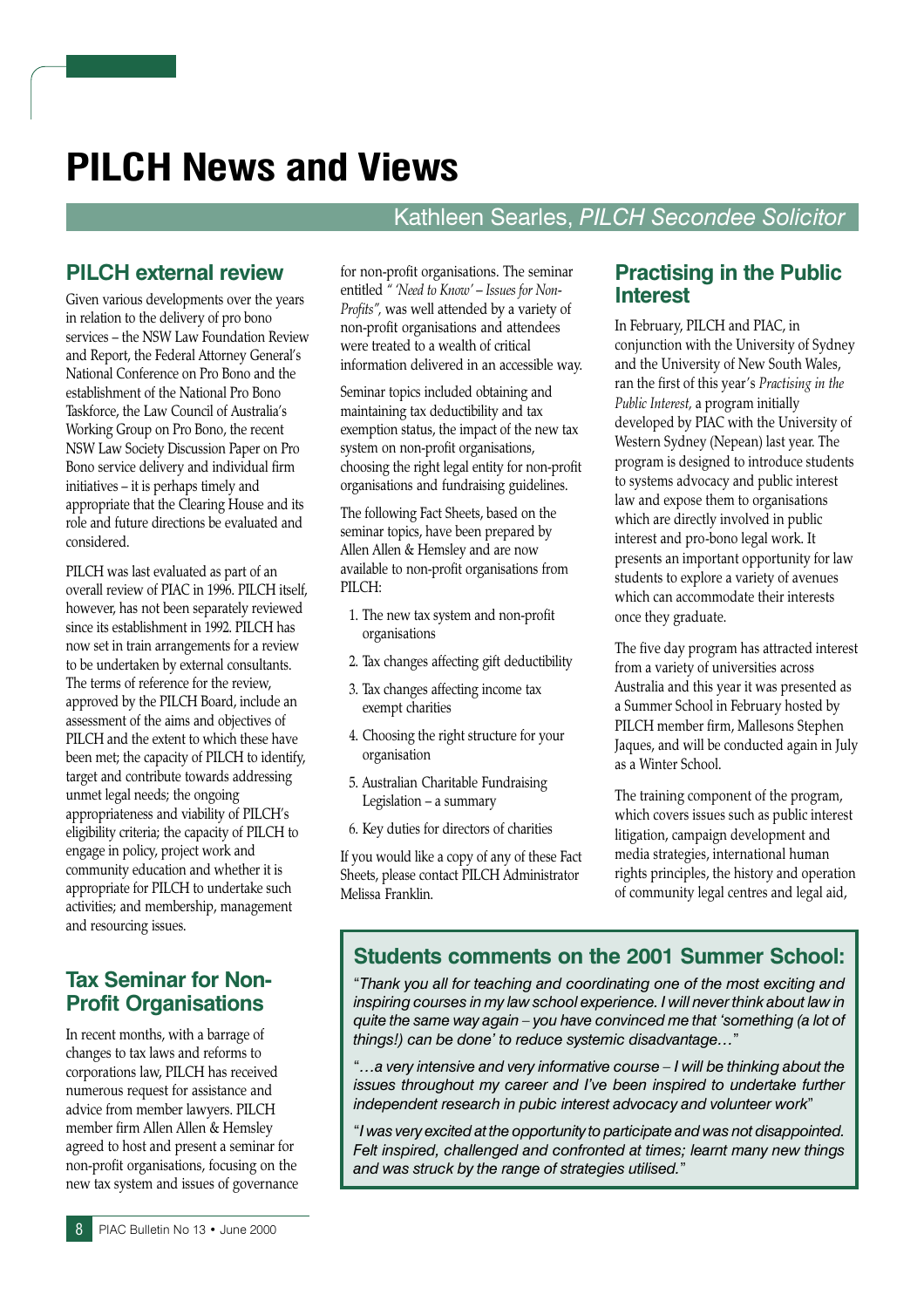was presented by PIAC staff, barrister Sarah Pritchard and speakers from the NSW Law Society and the NSW Bar Association. Students spent two of the five days on placements with PILCH member firms Allen Allen & Hemsley, Blake Dawson Waldron, Clayton Utz, Gilbert & Tobin, Freehills and Mallesons Stephen Jaques and with the Law Society of NSW. the NSW Bar Association, the Legal Aid Commission of NSW, PIAC and PILCH, where they were introduced to pro bono programs and initiatives and the workings of legal aid.

Following the success of the Summer School in February 2001 and the Winter School in June 2000, this year's Practising in the Public Interest Winter School will be run in conjunction with the University of Western Sydney (Nepean) once again and the University of Wollongong, hosted by PILCH member firm Henry Davis York.

#### **Secondees**

PILCH continues to rely on the support of its members in providing secondee solicitors to the Clearing House. Providing a secondee is one of the most significant and valuable contributions a firm can make to the Clearing House and it also provides an excellent opportunity for the secondee, who is able to gain experience and skills in a wide range of legal issues, undertake considerable client contact and be exposed to a variety of legal, policy and social issues

The work of secondees is varied and challenging. Secondee solicitors assess Clearing House matters and requests for assistance for compliance with Clearing House eligibility criteria. This involves an exploration and interpretation of the public interest aspects or components which the matter may present, as well as an assessment of the merits and prospects for legal resolution. Once a matter has been accepted for referral, the secondee solicitor is responsible for liaising with PILCH members to refer the matter appropriately, drafting briefing materials, attending an introductory conference

between the client and the PILCH member and monitoring the progress of the matter until completion.

From December 2000 until February 2001, the Clearing House was assisted by Yvette Holt, from Allen Allen & Hemsley. The current secondee solicitor is Kathleen Searles from Minter Ellison, Kathleen's secondment commenced in March 2001 and she will be followed by a secondee from Blake Dawson Waldron in July 2001. Freehills have also agreed to provide a secondee from December 2001 to February 2002.

Secondees are now being sought for the remainder of 2002. Secondments are usually for 3 months and are on a full-time basis. If you can assist or you have any queries in relation to PILCH secondments, please contact Sandra Stevenson or Andrea Durbach at the Clearing House.

#### **Membership**

PILCH welcomes its newest member -Seven Wentworth Chambers. The Clearing House now has 72 members comprising law firms, barristers, floors of barristers, accountancy firms and mediators.

#### **OPILCH**

PILCH staff have been advising lawyers at Legal Aid Queensland who are currently seeking to re-establish a Public Interest Law Clearing House in Queensland. So far the response from Queensland firms has been positive and it is hoped that QPILCH will be operational later this year. The establishment of OPILCH will mean that PILCH has a presence in three states -Queensland, New South Wales and Victoria

#### **National Pro Bono Task Force**

Following the First National Pro Bono Law Conference, For the Public Good, hosted by the Federal Attorney General in August

last year, a National Pro Bono Task Force was established to develop a Draft Action Plan for submission to the Attorney. PILCH Co-ordinator and PIAC Director, Andrea Durbach, is a member of the Taskforce.

It is anticipated that the Action Plan will cover issues such as encouraging, co-ordinating and developing pro bono practice in Australia, communication and information flow on a national level, barriers to pro bono practice and quality assurance and best practice issues.

While the Action Plan is expected to have a national focus, it is envisaged that the actual implementation of the plan may occur at a local or state level.

#### **Fundraising lunch with Justice Unity Dow**

PILCH and PIAC are delighted to have as their guest speaker at a fundraising luncheon international human rights lawyer, Justice Unity Dow. The luncheon, to be hosted by PILCH member firm Minter Ellison, will be held on Tuesday 21 August 2001.

Justice Dow was the first woman to be appointed to serve on the High Court of Botswana. She is a well known advocate of human rights and the rights of women and children

She was the plaintiff in a landmark case in Botswana which ultimately lead to Botswana's nationality law being overturned, making way for legislation which allowed women to pass on their nationality to their children.

Justice Dow has recently published her first novel and will be a guest at the Melbourne Writer's Festival. At the luncheon, copies of her novel Far and Beyon' will be available for sale. All proceeds of the luncheon will go to PIAC and PILCH's project on the Stolen Generation

For more information about the lunch, see notice on page 14 of this Bulletin.  $#$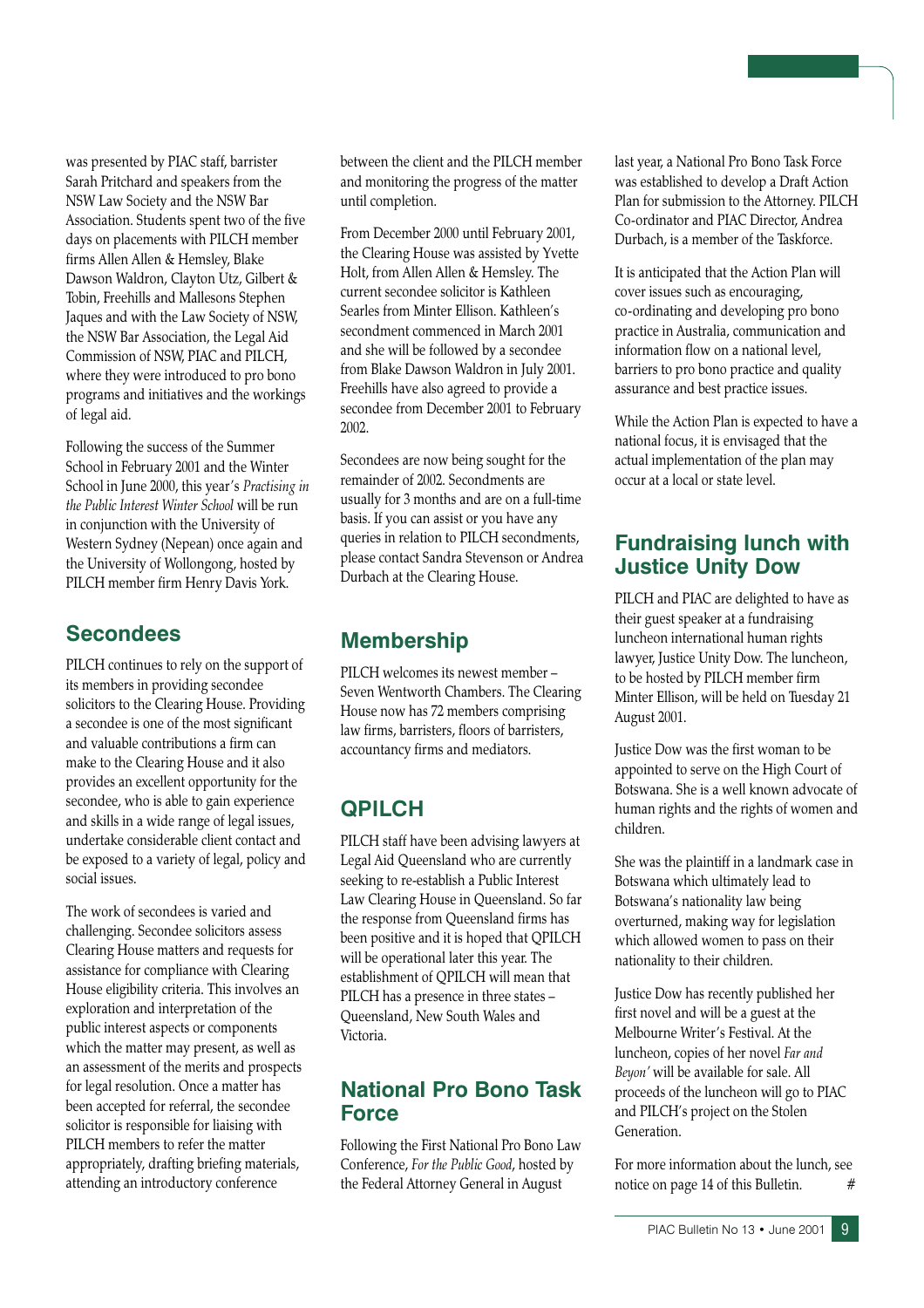## **WTO Trade in Services Negotiations: Privatisation by Stealth?**

#### Dr Patricia Ranald, Principal Policy Officer

Discussion of new agreements in the World Trade Organisation (WTO) has been stalled since its Seattle meeting in November 1999. Civil society groups outside the meeting and governments from developing countries inside, both demanded more democratic structures and review of unfair trade rules.

The WTO has yet to respond to these demands, but will hold its next meeting in November 2001 in Qatar, a small country in the Middle East where protest is illegal!

Meanwhile, WTO negotiations on the General Agreement on Trade in Services (GATS) are still going on quietly behind closed doors because this agreement had a built-in agenda for further change. These changes could reduce the power of governments to regulate in the public interest and could give transnational companies market access to our public health and education systems. This transfer of powers beyond national policy debate and democratic accountability could be very convenient for governments as public opposition to deregulation and privatisation grows. "The WTO made us do it" could become the justification for policies which government knows might not be endorsed through the ballot box.

#### **What is GATS?**

GATS was signed by the Australian government and other member governments of the WTO in 1994. It applies to all services, from banking to transport and telecommunications, to health, education and prisons. GATS aims to promote international trade in services, and to remove barriers to such trade.

GATS commits governments to increase over time the range of services included in the agreement, without any review of its impacts.

Like other WTO Agreements, GATS rules are legally binding on governments, and can be enforced through the WTO dispute system. Governments face trade sanctions if another

government successfully complains that they have broken the rules.

#### **What changes are** proposed to GATS and who wants them?

GATS now has some rules which recognise the right of government to regulate services and to provide and fund public services. Also most GATS rules only apply to service sectors specifically listed by governments in the agreement. Australia has not so far included public services like health and education in its list

Governments have been pressured by global services corporations to change these rules. These include companies like Columbia/HCA, the world's largest private hospital corporation, and Vivendi, the global water company which now runs Australia's only privatised urban water system in Adelaide. They are organised into regional lobbying groups like the US Coalition of Service Industries and the European Services Forum. These companies see public health, education and water services as trillion dollar markets which should be opened up to them. From their perspective, government regulation and provision of public services can be barriers to trade.

There is a proposal to apply a "necessity test" to some government regulation of services. This would mean that regulation would have to be "least trade restrictive" and could be challenged under the WTO disputes process and possibly defined as barriers to trade. These tests would apply to licensing requirements, qualifications and technical standards, all of which are extremely important in the regulation of services.

There is also a move in the GATS negotiations to apply "national treatment" rules to government purchasing and subsidies. This could give transnational corporations access to government purchasing contracts and to government funding of public services. These changes are due to be finalised over the next two years.

#### What would it mean for **Australia?**

Public interest regulation of services could come under challenge. For example, the NSW government, following extensive community consultation, has recently introduced innovative regulation in the context of the introduction of competition into the retail electricity market. This regulation was supported by PIAC through our Utility Consumers Advocacy Program (UCAP). It enables the entry of both domestic and international competitors but aims to protect consumers from the dramatic price fluctuations which occurred recently under competitive regimes in the USA, notably in California. It achieves this by placing certain restrictions and obligations on existing companies.

If the "necessity test" and "least trade restrictive" criteria were applied, the NSW regulation, which does not exist in the USA, might not be regarded as "necessary" or "least trade restrictive" by US companies wishing to enter the NSW market. Under such a GATS regime companies might prevail upon the US government to lodge a WTO complaint. Previous decisions of the WTO disputes panel have most often given precedence to trade issues rather than to public interest issues. It is doubtful that it would give due weight to the public interest considerations which have been extensively debated in NSW.

If this seems fanciful, consider the fact that US drug companies have recently prevailed on the US government to lodge a complaint against the governments of Brazil on the grounds that its AIDS treatment program violates their intellectual property rights as defined in a WTO Agreement. The Brazilian government has committed the crime of having the most successful AIDS treatment program in South America by manufacturing cheap generic drugs and distributing them free to those who need them. This WTO action follows the recent legal action in South African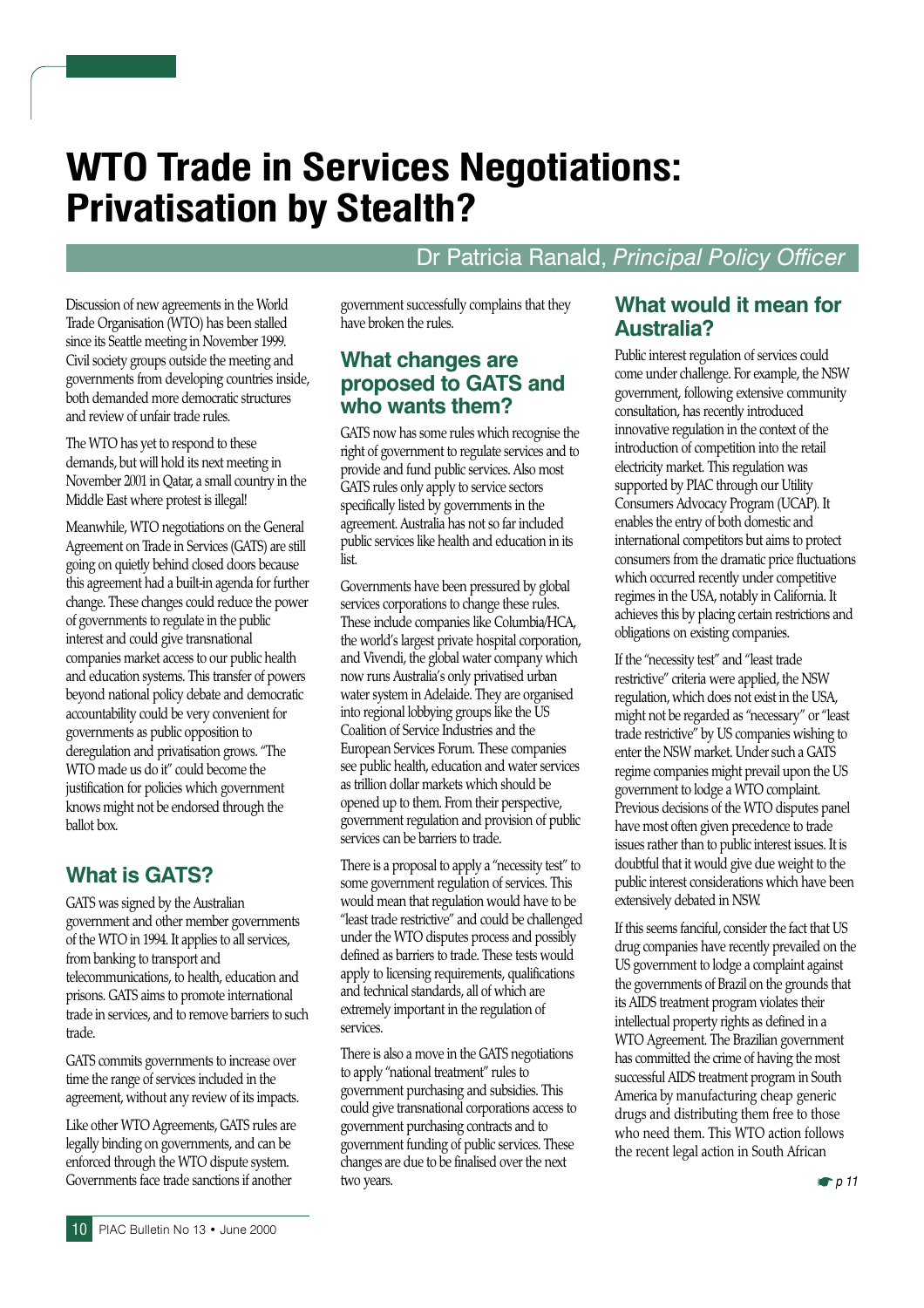## **Policy Report**

#### Patricia Ranald, Principal Policy Officer

#### **Health Consumers' Network (NSW)**

A proposal for a statewide health consumer organisation in NSW has been tested in a community consultation program by NSW Health. The proposal is detailed in a report from a Consumer and Community Participation Group established by NSW Health in June 2000. PIAC has actively supported Health Consumers Network (HCN) since it was established in early 2000, lobbying for funding for consumer advocacy training and representation. A report is expected in July.

Amanda Cornwall chairs the Consumer Perspectives working party of the NSW Council on Quality in Health Care. One of the priorities identified by the working party, based on a proposal submitted from PIAC and HCN, is the need for training for consumer representatives. The working party will report in June 2001.

#### **Health Privacy**

PIAC continues to be active on consumer rights in the electronic health environment.

Amanda Cornwall is a member of the Federal Ministerial Advisory Committee on the Better Medication Management Scheme - a scheme to nationally link patient pharmaceutical records held by doctors and pharmacists.

PIAC is working with health consumer groups in NSW to respond to draft Health Privacy Guidelines. The Guidelines, which include a right of access to medical records, were developed by the Federal Privacy Commissioner to assist people to understand how the Privacy Act applies to the private health sector from December  $2001.$ 

#### Federal Parliamentary Inquiry into the WTO and government response

Pat Ranald presented the submission of the Australian Fair Trade and Investment Network, (AFTINET) to the public hearing of the Joint Standing Committee on Treaties held in Sydney in February. The submission argued for fairer trade rules and for greater

public accountability of trade policy. The government has responded in part by announcing a public consultation process in most capital cities leading up to the WTO Ministerial Meeting to be held in Qatar in November. Written submissions from the community on the WTO existing agreements, future agenda and Australia's interests are invited by 1 July 2001. A WTO Advisory Panel is to be formed later this year which will include, for the first time, NGO community representatives as well as industry representatives.

#### Corporate Code of Conduct Bill *Inquiry*

The PIAC submission to the Joint Statutory Committee on Corporations and Securities Inquiry, which considered the Democrats' Corporate Code of Conduct Bill, argued that voluntary codes of conduct were ineffectual and that legal enforcement of standards for corporate behaviour were required.

The Bill applies environmental, employment, health and safety and human rights standards to the conduct outside Australia of Australian corporations, requires corporations to report on their compliance with such standards, and provides for the legal enforcement of the standards. The Bill is opposed by the Government but the inquiry is an opportunity to debate the issues and to build Opposition support for the concept in the event of a change of government.

#### **WTO Trade in Services Negotiations: Privatisation by** Stealth?

continued from p 10

courts by drug companies against the South African government for the same reason. The drug companies withdrew this action after global condemnation but the WTO action is the next step in the strategy.

If "national treatment" rules were applied to government subsidies it could mean that transnational corporations could compete for the funding of public health and education. This could mean privatisation of our public health and education systems.

#### **Australian government** position and Community **Campaign**

In spite of submissions from PIAC and many other community organisations, the Australian government has supported a

stricter WTO test to reduce national rights to regulate in the public interest. It has refused to exclude public health and education from the GATS negotiations.

This is unacceptable. Decisions on regulation and funding of essential services must be made by governments after public debate, not secretly signed away in trade agreements.

We must make our government accountable for its actions on GATS and the WTO. Community organisations have launched a public campaign calling for a halt to GATS negotiations to enable a review of the impact of the existing agreement and full public discussion of proposed changes. They want commitments from governments and opposition parties that they will oppose any reduction in the rights of national regulation in the public interest and that they will exclude public services from trade agreements. They want public debate and full parliamentary scrutiny of all trade agreements before they are signed.

For more information see the Australian Fair Trade and Investment Network website www.aftinet.au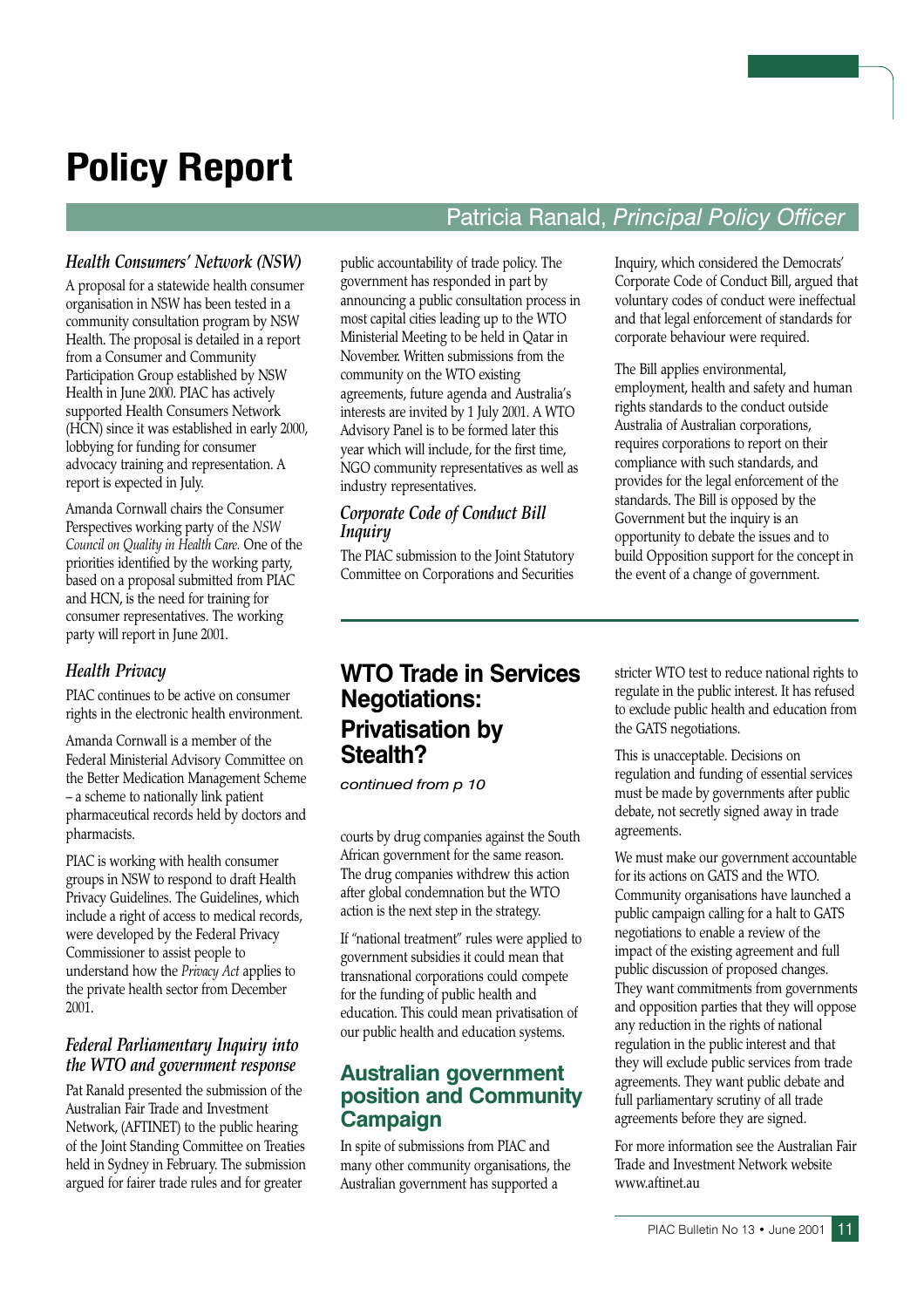## **Regional and Rural Training**

#### Cathie Sharp, Training Co-ordinator

While Australian politicians have paid increasing attention to the needs of people living in rural and regional areas, the legacy of cuts in government services and the impact of deregulation and globalisation lives on in these communities. PIAC's focus on the needs of those who are marginalised or disadvataged has taken us into these areas, primarily via our training program.

PIAC has a goal of providing advocacy training outside the metropolitan area at least three times per year. So far we have met this goal and these programs are always extremely rewarding and wellreceived. As many regional and rural centres are often at a disadvantage when it comes to receiving information and support and training, when training courses are held in these areas, the response is usually very positive with high demand. Given that distance, transport and resource issues affect the viability to access courses, participants often represent communities from outlying districts and then disseminate information and materials to ensure the skills and experience are widespread.

In recent months, PIAC has delivered training in Broken Hill, Bega and Albury. At Albury we were invited by the Albury City Council to conduct a one day Advocacy course for community workers. Although quite a well resourced community, Albury still suffers from the tyranny of distance from metropolitan areas with the resultant lack of information and support in many key community services. Participants were thus keen to explore how they could manage local issues using a range of systemic advocacy strategies.

Albury was also the location for one of the four two day Advocacy programs we have delivered for the Commission for Children & Young People. The other programs were in Sydney for the Commission's Youth Reference Group and in Bega. Participants in Bega and Albury were aged between 13 and 18 and were a mix of school students, homeless youth, young unemployed and trainees. All of the young people very much appreciated the opportunity to learn about and discuss advocacy strategies and more particularly how they could put it into action. Skills development in speaking up about the concerns of young people in regional areas was the aim of the training and was well received by these enthusiastic young people. The Broken Hill program was provided with the assistance of the NSW Law and Justice Foundation and Broken Hill Community Inc of Broken Hill City Council as part of their Community Roundtable. This Roundtable included speakers and workshops on various topics and projects aimed at empowering the community, fostering stronger community networks and exploring solutions to local issues. In addition to PIAC, speakers and workshop facilitators included representatives from the NSW Premier's Department, the Department of Prime Minister and Cabinet and Murdoch University.

Five courses were delivered by PIAC, three of them being part of the Roundtable

program. These included a one day course Introduction to Advocacy, Media Skills and Negotiation Skills.

The two additional courses were provided to the Australian Inland Water and Energy Customer Council and the Far West Area Health Advisory Committee on Effective Consumer and Community Representation. These courses were designed specifically for the members of these advisory bodies to assist them clarify their roles as consumer advocates and to explore opportunities for consulting with and reporting back to the community. Many customer and advisory councils have been established throughout Australia however little training has been provided to members to assist them effectively represent the needs of the community.

Given the problems of isolation and distance, often, the only way remote areas can receive sufficient resourcing to enable training courses such as those offered by PIAC to occur, is via subsidisation of these activities PIAC will continue its work with communities such as Broken Hill and looks forward to working with other agencies who may wish to commence or continue to provide training support in regional and rural areas.



Participants at Albury course. Photo courtesy of NSW Commission for Children & Young People.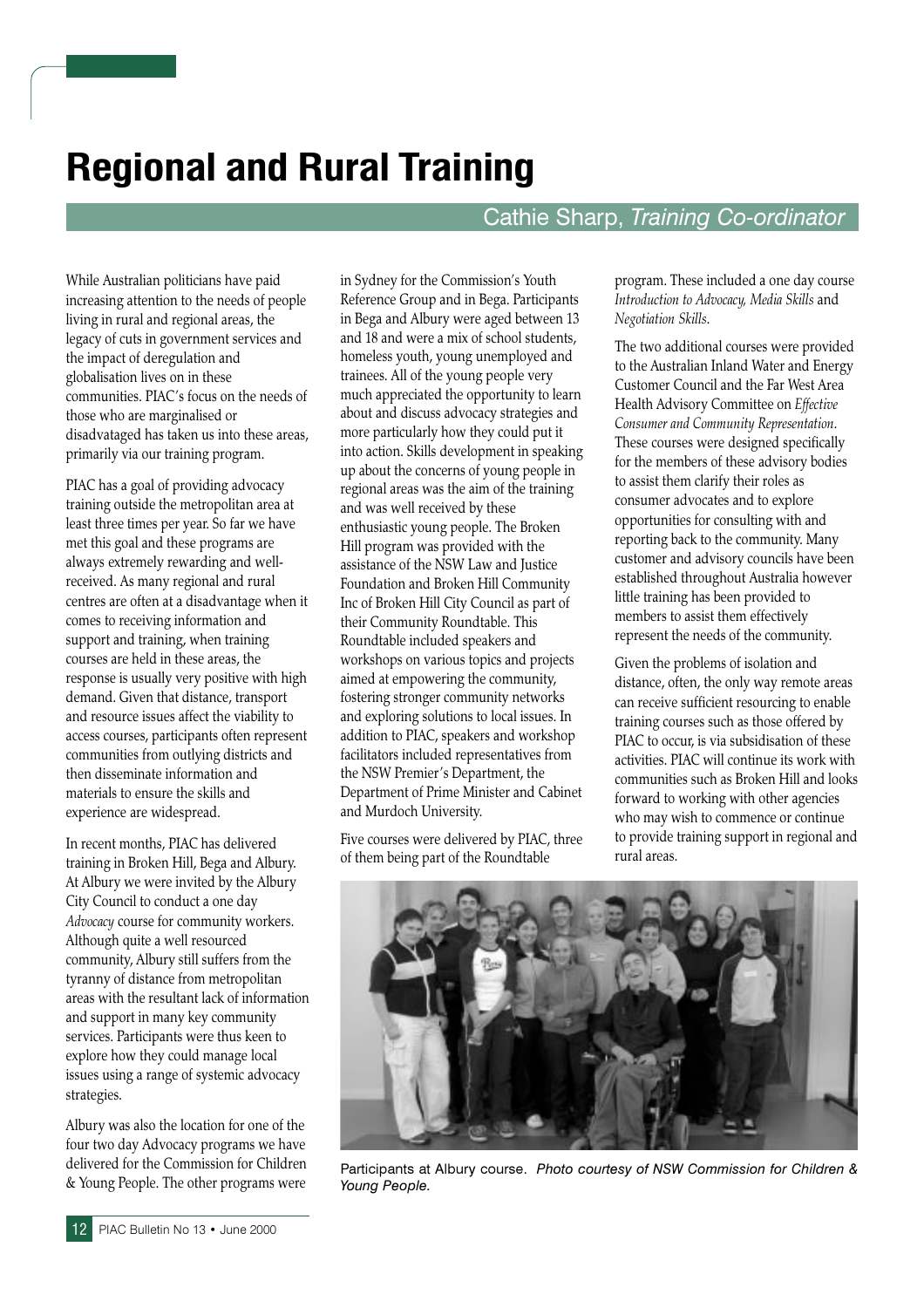## **UCAP REPORT**

#### Trish Benson and Jim Wellsmore, UCAP Policy Officers

#### **CONSUMER PROTECTION IN NEW MARKETS**

#### **Electricity and full retail** competition

Full retail contestability (FRC) in the NSW electricity industry is assured with the passage of amending legislation in mid-December. The first months of 2001 have seen the Government finalising regulations that establish the final planks of its consumer protection strategy. Much of this framework accords with the proposals advanced by PIAC and other consumer representatives and should ensure that, at the very least, residential consumers do not suffer any hardship with the introduction of the new retail market

The new regulatory framework for FRC includes:

- a retail marketing code of conduct;
- · minimum core provisions for standard and negotiated customer contracts;
- a strengthened role for the Energy and Water Ombudsman; and
- price protection for consumers who elect to remain with their default or incumbent retailer

PIAC has expressed its concerns over the impact of FRC on residential consumers, especially the poor and disadvantaged. However, we are broadly happy with the outcome of the design process for the new market - particularly given that the NSW Government has adopted much of our policy development and advocacy on these issues.

An outstanding issue centres on the use of "average price" profiles to measure household consumption or the mandating of new time-of-use meters. PIAC has argued consistently that the mandating of meters cannot be justified on the balance of costs and benefits to consumers - a position shared by the NSW Government. At the

time of writing PIAC is hopeful that the Australian Competition and Consumer Commission (ACCC) will recognise the strength of these arguments in a formal determination on this issue

#### **Gas framework**

The gas industry, too, will see the introduction of retail competition by year's end. Necessary legislative amendments have passed through the NSW Legislative Assembly and are expected to be approved by the NSW Legislative Council in late May/ early June. While many of the new measures reflect the consumer protections introduced to electricity, PIAC is pleased to have had the opportunity to shape a number of important provisions. These include a new obligation for retailers to supply domestic consumers who are connected to a distribution network.

#### **PRICE REGULATION**

Price protection was one matter for which PIAC had argued strongly. We were especially pleased by the decision of the Independent Pricing and Regulatory Tribunal (IPART) in late December to impose a tight price cap on prices for so-called "default" consumers in the new market. As reported previously (see PIAC Bulletin No. 12), new retailers had insisted that competition be stimulated by price hikes for those households electing to stay with their incumbent electricity retailer. The Tribunal has ensured that increases in the retail component of final prices are limited roughly to changes in the CPI. Moreover, some consumers will see gradual falls in retail charges over the next few years. However, since the network component of prices is regulated separately there is no guarantee that total prices will not increase at a faster rate.

PIAC expects to continue its close work with the Tribunal over the coming months. With a number of major price determinations

now completed attention has turned to the role of regulation in relation to standards of service from utility providers. PIAC is participating in these debates with particular interest centres on "trade-offs" between price regulation and what levels of service are appropriate to a given price.

#### **HOME ENERGY EFFICIENCY**

The Community Home Energy Efficiency Partnership (CHEEP) involving PIAC and a number of other organisations has developed a proposal to provide a statewide retrofitting service in NSW (reported in PIAC Bulletin No. 11). Now titled REFIT, this project has developed over the past year with EnergyAustralia having committed \$300,000 per annum for the remainder of the current electricity distribution pricing determination.

A pilot scheme will be run in the lower Hunter commencing in early late 2001.

REFIT will use the funding from EnergyAustralia to install energy efficient devices into homes of low-income private tenants. Those households not on low incomes will be able to purchase the REFIT service for approximately \$120.

The products/service that will be provided include:

- an energy audit;
- 2 compact fluorescent light globes;
- 1 AAA rated shower head;
- · cistern weights; and
- tap aerators.

The CHEEP Committee have agreed on a budget for the administration of REFIT that includes a contributions either financial or in-kind. For example, from the Sustainable Energy Development Authority (SEDA) and Newcastle City Council. The final budget and a reworked project plan has been approved by Energy Australia and is now being implemented.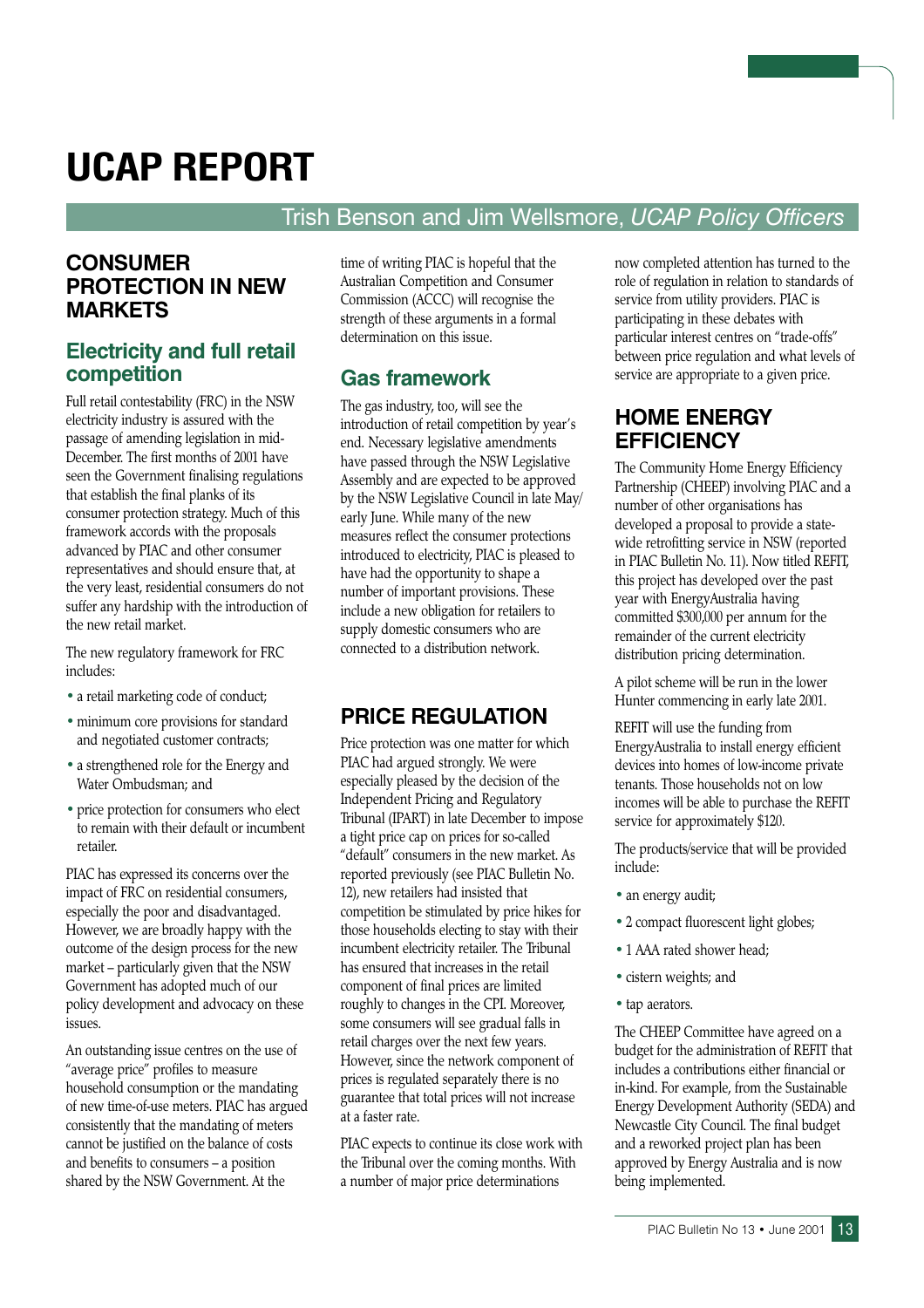## **PIAC People**

#### **Staff News**

In April we were delighted to welcome Trish McEniery, our Senior Solicitor back from maternity leave. Trish is back on board 3 days per week. We have also recently farewelled Christopher Johstone a long term secondee from Baker and McKenzie. Our thanks to both Chris and Bakers.

#### **College of Law**

Our thanks go to Matthew Zurstrassen who was our College of Law placement from October 2000 to January 2001. Matthew is

now working in Canberra with AusAid and we wish him all the best. Our most recent College of Law placement is Jacqui Gal, who joined us in February and will be with us until June.

#### **Student University Placements and Volunteers**

PIAC student placements and volunteers over the last 6 months have made a significant and valuable contribution to the centre's operations. All the staff of PIAC

thank Johanna Geddes, Yudi Burhan (from Indonesia), Sarah Hill (on external placement from Sydney University) and Julian Schimmel for their time, donated to PIAC on an on-going basis.

#### **PILCH Secondees**

In the last 6 months the Public Interest Law Clearing House has functioned with the assistance of secondees from member firms, Mallesons Stephen Jaques and Minter Ellison. Our thanks also go to Rebekah Mansour of Mallesons Stephen Jaques and Kathleen Searles from Minter Ellison

## **Unity Dow Luncheon**

PIAC and PILCH are delighted that Justice Unity Dow has agreed to address a fundraising lunch in August to be hosted by PILCH member firm, Minter Ellison.



Ms Dow is the first woman to be appointed to serve on the High Court of Botswana. She is well known as an advocate for human rights and the rights of women and children. Ms Dow was the plaintiff in a landmark case in Botswana which ultimately lead to Botswana's nationality law being overturned, making way for legislation which allowed women to pass on their nationality to their children.

Ms Dow is visiting Australia as a quest of the Melbourne Writer's Festival. Copies of her first novel, Far and Beyon,' will be available for sale. All proceeds of the luncheon will go to PIAC and PILCH's project on the Stolen Generation. Anne Summers will introduce Ms Dow at the luncheon.

Date: Tuesday 21 August, 2001 Place: Minter Ellison, Aurora Place, 88 Phillip Street, Sydney **Time: 12.30pm** 

Price: \$65.00 per head

Please contact Kathleen Searles or Andrea Durbach for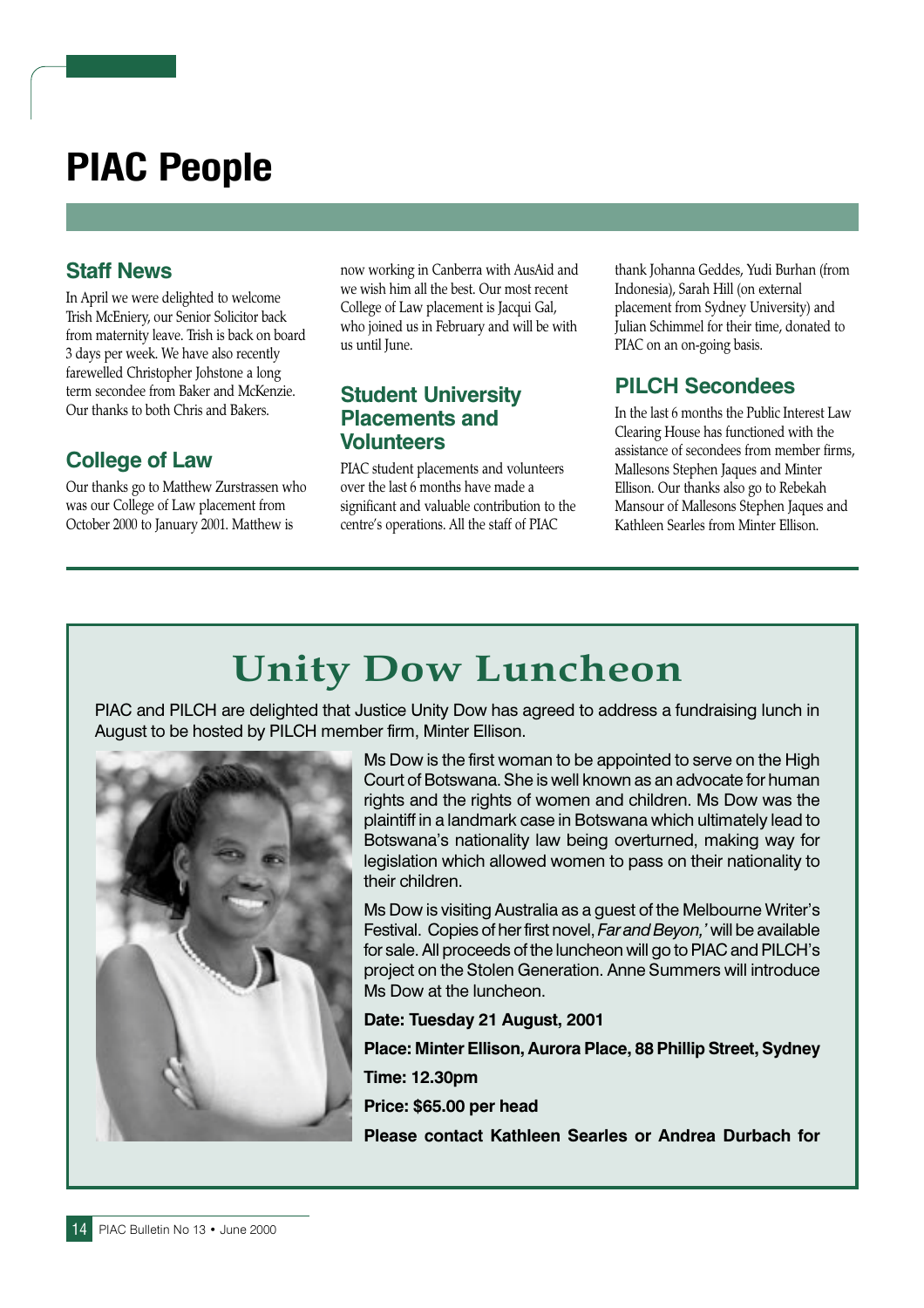#### **PIAC Staff**

Director: Andrea Durbach email: adurbach@piac.asn.au Director of PIAC and Co-ordinator of PILCH

Jane King Centre Co-ordinator email: jking@piac.asn.au

Madeleine Bennison **Financial Manager** email: mbennison@piac.asn.au

Sandra Stevenson Solicitor (PILCH) email: sstevenson@piac.asn.au

Cathie Sharp Training Co-ordinator email: csharp@piac.asn.au

Marie Manaena Administrator email: mmanaena@piac.asn.au **Greg Kirk** Principal Solicitor email: gkirk@piac.asn.au

Patricia McEniery Senior Solicitor email: pmceniery@piac.asn.au

Simon Moran Solicitor email: smoran@piac.asn.au

Alexis Goodstone Solicitor email: agoodstone@piac.asn.au

Melissa Franklin Legal Secretary email: mfranklin@piac.asn.au Dr Patricia Ranald Principal Policy Officer email: pranald@piac.asn.au

Amanda Cornwall Senior Policy Officer email: acornwall@piac.asn.au

Trish Benson Senior Policy Officer (UCAP) email: tbenson@piac.asn.au

**Jim Wellsmore** Policy Officer (UCAP) email: jwellsmore@piac.asn.au

Sarah Mitchell Policy Administrative Officer email: smitchell@piac.asn.au

#### **PIAC Board**

Hon Elizabeth Evatt AC Chairperson Margaret Al Shauna Jarr Joanna Kalo Rodney Lev Gary Moore Annette O'l Gabrielle Tr Stephen Wa **Bob Wilson** 

| lison       | Managing Director, NSW Legal Aid Commission       |
|-------------|---------------------------------------------------|
| ett         | Agostini Jarrett Solicitors (Law Society nominee) |
| wski        | Mediator and consultant                           |
| vis         | Rodney Lewis & Co., Solicitors                    |
|             | Director, NSW Council of Social Service           |
| Neill       | Consultant (Law Foundation nominee)               |
| ainor       | John Connolly & Partners                          |
| lmsley S.C. | Maurice Byers Chambers                            |
|             | Management Consultant                             |